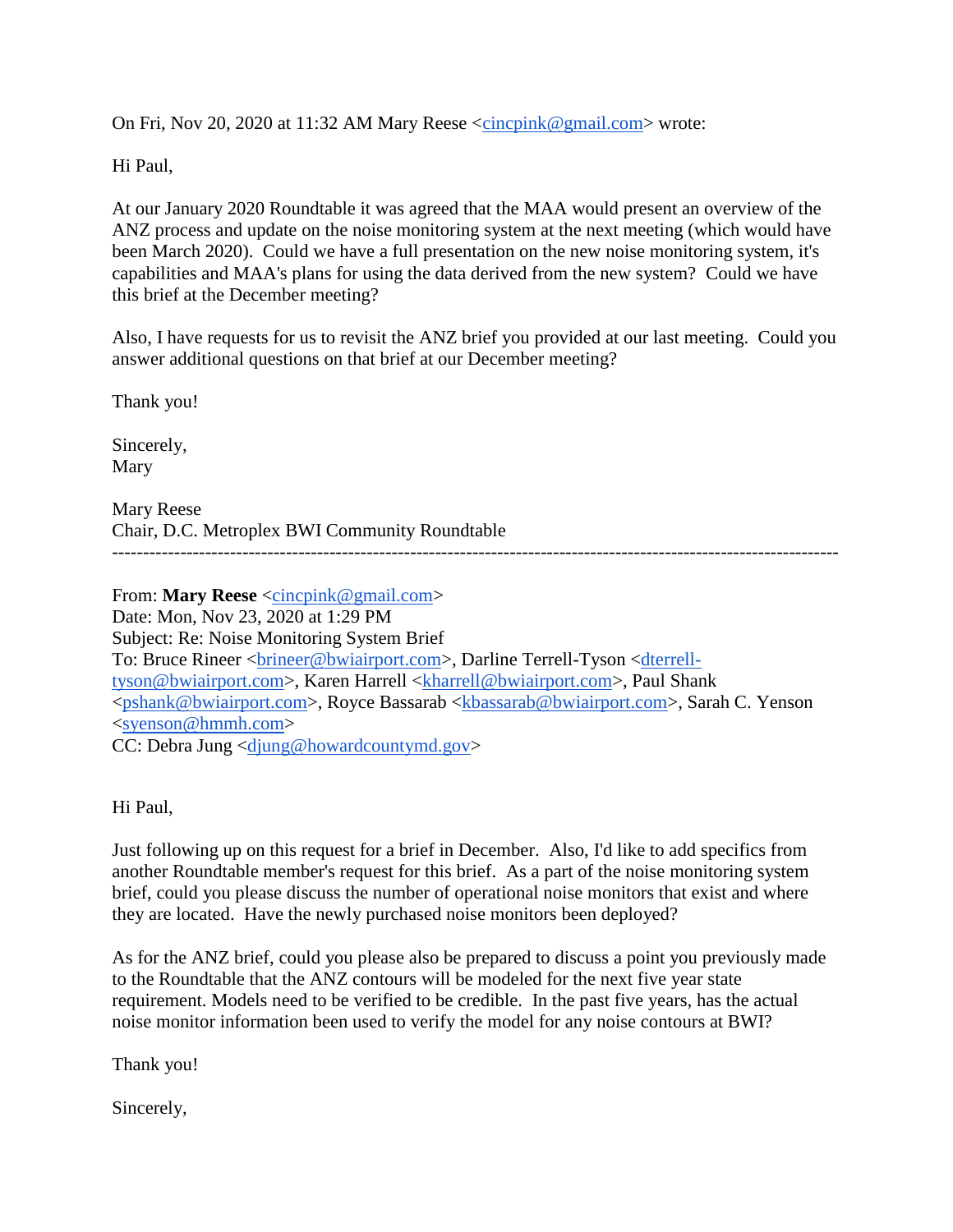Mary --------------------------------------------------------------------------------------------------------------------

On Jan 17, 2021, at 9:59 PM, Mary Reese [<cincpink@gmail.com>](mailto:cincpink@gmail.com) wrote:

Ricky,

Please see the below Roundtable request for specific information on both the ANZ and ANOMS.

Paul has stated several times that we must submit questions in writing. The below was submitted on November 23, 2020. The only response I have received from Paul is that he had decided that he would no longer give the briefs he had previously agreed he could give on the ANOMS or ANZ to the Roundtable. I am following up to see why answers to these questions we have asked in writing have not been answered. When can we expect to receive the requested information submitted on November 23rd?

Sincerely, Mary

Chair, D.C. Metroplex BWI Community Roundtable

On Monday, January 18, 2021, Ricky Smith [<RSmith4@bwiairport.com>](mailto:RSmith4@bwiairport.com) wrote: Mary,

The Roundtable is invited to participate in the public comment process associated with the ANZ update process. We are very careful not to deviate from the standard process by engaging ancillary comment sessions.

---------------------------------------------------------------------------------------------------------------------

With respect to ANOMS, I will check with my team on the response. I suspect, however, that our focus continues to be on supporting the original scope of the Roundtable and, therefore, we are working to participate in the FAA PBN process to represent the Roundtable's recommendation.

---------------------------------------------------------------------------------------------------------------------

I will confirm, but I believe there is an update on ANOMS on the MAA website. Sent from my iPhone

From: Mary Reese [<cincpink@gmail.com>](mailto:cincpink@gmail.com) Sent: Monday, January 18, 2021 11:39 AM To: Ricky Smith [<RSmith4@bwiairport.com>](mailto:RSmith4@bwiairport.com) Cc: Bruce Rineer [<BRineer@bwiairport.com>](mailto:BRineer@bwiairport.com); Darline Terrell-Tyson [<DTerrell-](mailto:DTerrell-Tyson@bwiairport.com)[Tyson@bwiairport.com>](mailto:DTerrell-Tyson@bwiairport.com); Debra Jung [<djung@howardcountymd.gov>](mailto:djung@howardcountymd.gov); Paul Shank [<PShank@bwiairport.com>](mailto:PShank@bwiairport.com); Royce Bassarab [<KBassarab@bwiairport.com>](mailto:KBassarab@bwiairport.com) Subject: Re: Roundtable Request for Information

Ricky,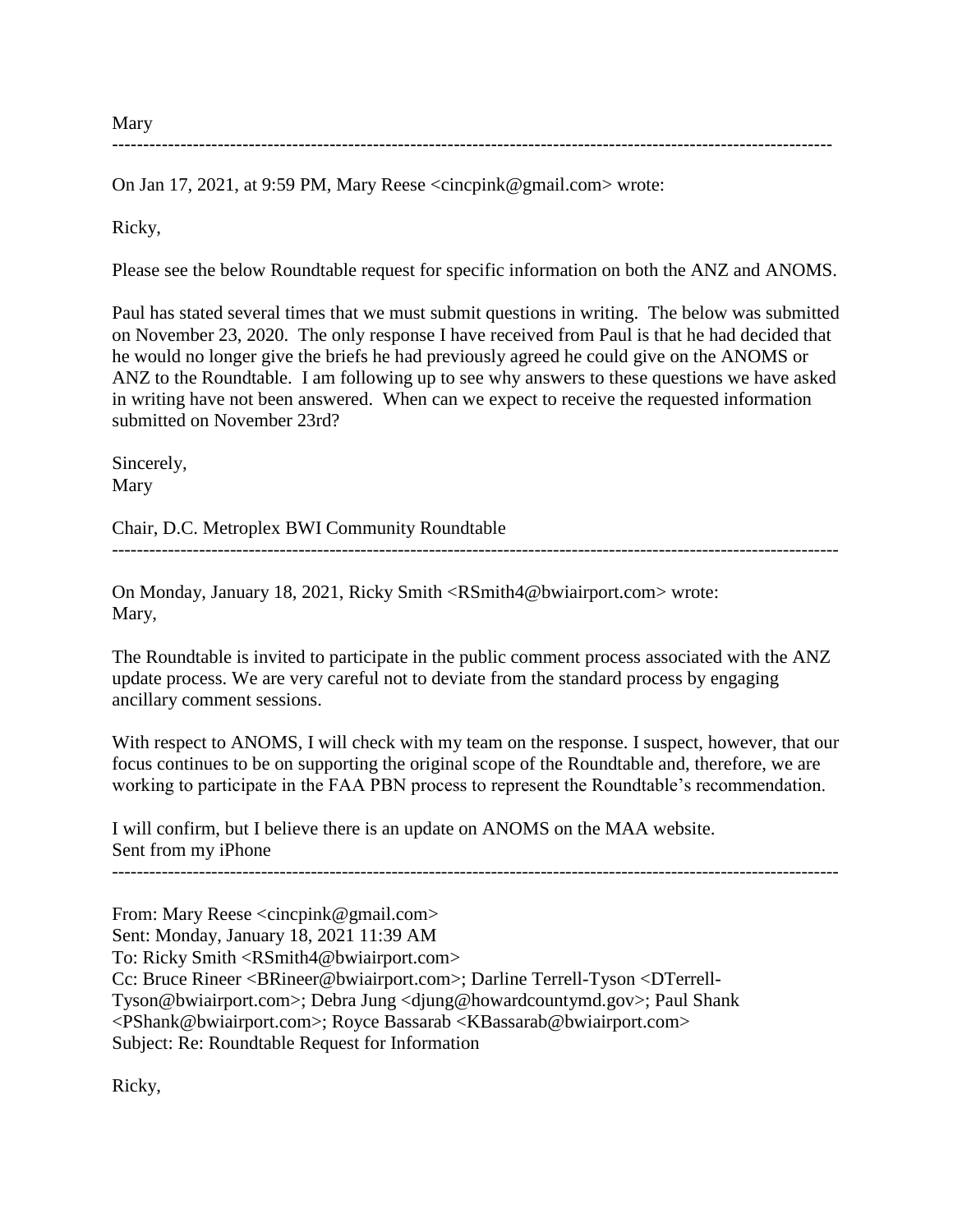Thank you for your response. I have tried to find an ANOMS brief/update on the website without success. Could you please have someone send a link to this information?

Mary

---------------------------------------------------------------------------------------------------------------------

From: Darline Terrell-Tyson [<DTerrell-Tyson@bwiairport.com>](mailto:DTerrell-Tyson@bwiairport.com) Date: Monday, January 18, 2021 Subject: Roundtable Request for Information To: Mary Reese [<cincpink@gmail.com>](mailto:cincpink@gmail.com) Cc: Debra Jung [<djung@howardcountymd.gov>](mailto:djung@howardcountymd.gov), Paul Shank [<PShank@bwiairport.com>](mailto:PShank@bwiairport.com), Ricky Smith [<RSmith4@bwiairport.com>](mailto:RSmith4@bwiairport.com)

Mary,

In July 2019, our ANOMS vendor traveled to BWI Marshall to present a live demonstration of the new WebTrak functionality. Because it was a live demonstration, there was no leave-behind presentation, but there was considerable discussion about WebTrak and the status of the system at that time. This information is available in the July 2019 Meeting Minutes available at [https://maacommunityrelations.com/\\_media/client/anznoiseupdate/2019/070919/070919\\_Min](https://maacommunityrelations.com/_media/client/anznoiseupdate/2019/070919/070919_Minutes.pdf) [utes.pdf.](https://maacommunityrelations.com/_media/client/anznoiseupdate/2019/070919/070919_Minutes.pdf) At the time of the presentation, 19 of a total of 24 planned noise monitors were in place, and available for public review on the WebTrak system.

To your question about the status of the ANOMS system, MDOT MAA has directed the Roundtable to the resources available on MDOT MAA's website, including: ANOMS Main Page [\(https://maacommunityrelations.com/content/anznoiseupdate/flight](https://maacommunityrelations.com/content/anznoiseupdate/flight-tracking.php)[tracking.php\)](https://maacommunityrelations.com/content/anznoiseupdate/flight-tracking.php) and WebTrak [\(https://webtrak.emsbk.com/bwi3\)](https://webtrak.emsbk.com/bwi3). The WebTrak system shows the locations and results of NMTs on a near-real time basis.

Quarterly Noise

Reports: [https://maacommunityrelations.com/content/anznoiseupdate/quarterlynoisereports.php.](https://maacommunityrelations.com/content/anznoiseupdate/quarterlynoisereports.php) The Quarterly Noise Reports also provide the location of each noise monitor along with a summary of the community, aircraft, and total DNL for each noise monitor for the quarter.

Thank you, Darline

-------------------------------------------------------------------------------------------------------------------- On Tue, Jan 19, 2021 at 1:55 PM Mary Reese <cincpink@gmail.com> wrote:

Ricky,

I want to thank you for your response and thank the MAA for its continued support in the PBN process. We are in agreement that the MAA's primary focus has to be on the PBN changes and we greatly anticipate the adoption of all of our proposals by the FAA.